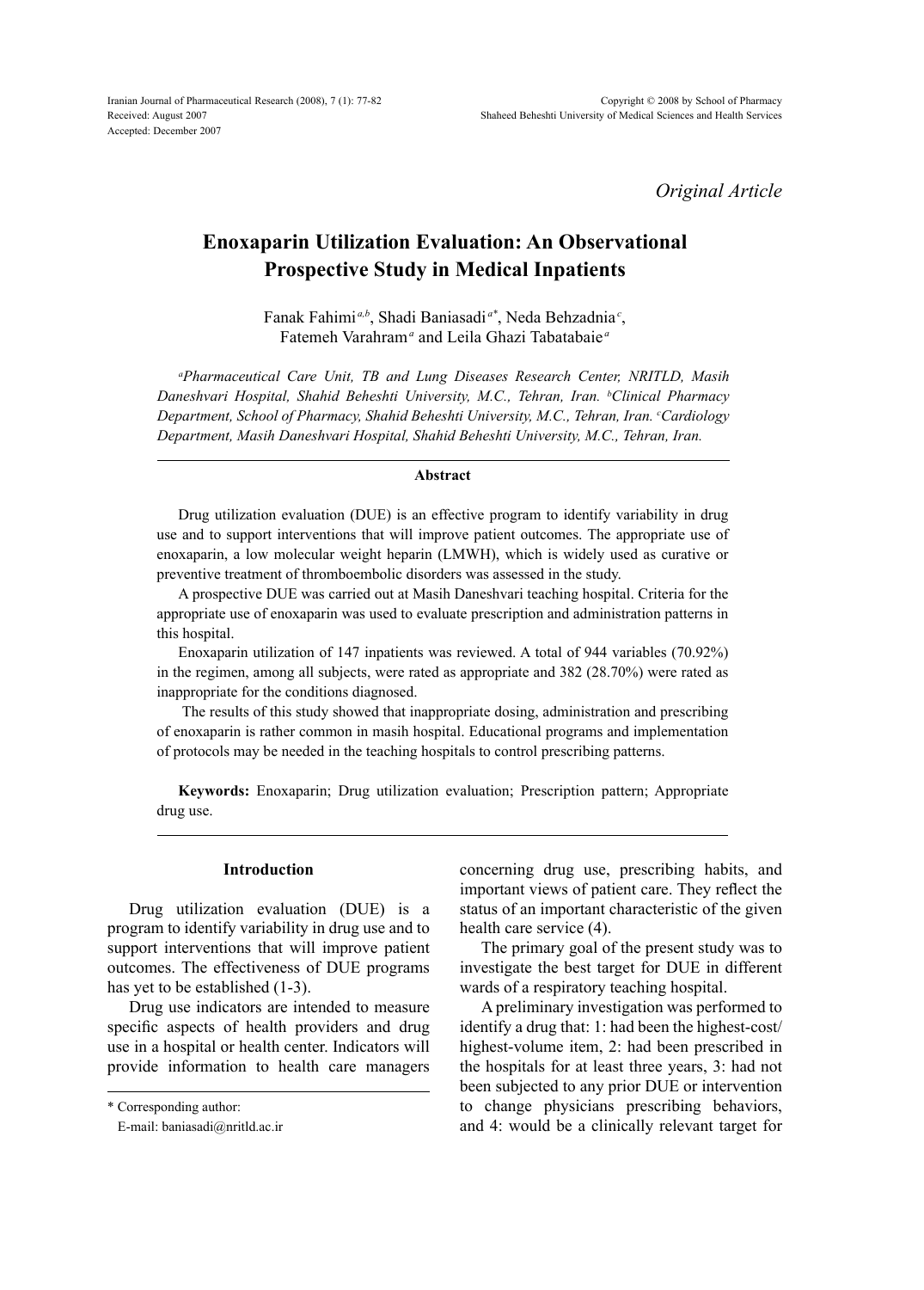a DUE. Enoxaparin was the only drug to meet these criteria in our setting.

We could only find one review, which mainly evaluated the therapeutic doses of enoxaparin in a British hospital. The audit showed that dose calculation based on the patient weight could be cost saving (5).

Low molecular weight heparin (LMWH) offers many advantages to both the patient and the clinician in the treatment of deep vein thrombosis (DVT), over the traditional acute care setting treatment of patients with unfractionated heparin (UFH) (6). Enoxaparin is a LMWH, which is widely used as curative or preventive treatment of thromboembolic disorders (7).

This study was conducted to determine whether prescriptions and administration of the selected drug in the hospital complied with the official recommendations. In addition, the data recorded on misuse or inappropriate therapy were made available to the physicians to evaluate and optimize its administration.

# **Experimental**

This study was conducted in Masih Daneshvari hospital, which is a university-based hospital specialized in lung diseases.

In a prospective DUE, observed patterns of drug prescription, and administration together with an evaluation of their appropriateness, were entered into a pre-designed form aiming both at improving prescribing patterns and preventing inappropriate prescribing in the future.

Criteria for the appropriate prescription and administration of enoxaparin (Table 1) were made available to us by a selected scientific committee consisting of the authors, pharmacy administrative representative, and a clinical pharmacy specialist from a different university, who evaluated the appropriateness of enoxaparin use at the hospital. Criteria pertaining to indication for use, combination therapy, dosage, cautions, monitoring parameters, contraindications and administration were used. The stated criteria were approved by the Drug and Therapeutic Committee (DTC) of the hospital.

This study assessed the prevalence of any inappropriate utilization of enoxaparin.

Pearson correlation was used to assess

correlations, where applicable.

# **Results**

From July 2005 to October 2005 a total of 147 inpatients receiving enoxaparin (Clexane®, Aventis<sup>™</sup>) were identified. The patients were 86 males and 61 females and their mean age was 57.13±16.17 years (range: 21-86).

Indications for enoxaparin use included venous thromboembolism (VTE) prevention in patients with surgery: 4.8%, VTE prevention in patients without surgery: 54.4%, DVT with or without Pulmonary Emboli (PE): 19.7%, unstable angina: 19.7%, and others: 1.4%.

The percentages of patients whose management met each of the criteria have been summarized in Table 2.

Variables considered in this study included: indication, dose, duration of therapy, administration technique, monitoring parameters, concurrent warfarin indication and duration, and special population consideration. A total of 944 (70.92%) variables in the regimen, among all subjects, were rated as appropriate and 382 (28.70%) were rated as inappropriate for the conditions diagnosed. Of the 382 inappropriate uses, 79 (53.74%) doses administered were found to be inappropriate and 111 (75.51%) inappropriate, in terms of the duration of treatment or prophylaxis. Baseline activated partial thromboplastin time (aPTT) and complete blood count (CBC) were not requested for  $12 (8\%)$  and  $5 (3.40\%)$  patients, respectively. Activated partial thromboplastin time and CBC were ordered for 91 (62%) and 112 (76.19) patients, respectively, during the administration of enoxaparin. The stool occult blood test was not requested for any of the subjects. Eight patients had creatinine clearance (ClCr)< 30 ml/min and appropriate dosage adjustment was performed for 4 patients consistent with the approved criteria. Forty one patients had an indication for concurrent warfarin therapy. Warfarin was not prescribed for 6 patients, despite indication, but was prescribed for one patient with no indication. Six patients (18.18%) out of 33, with appropriate warfarin indication, did not receive concurrent warfarin therapy for a sufficient period of time. Five patients were obese and yet enoxaparin was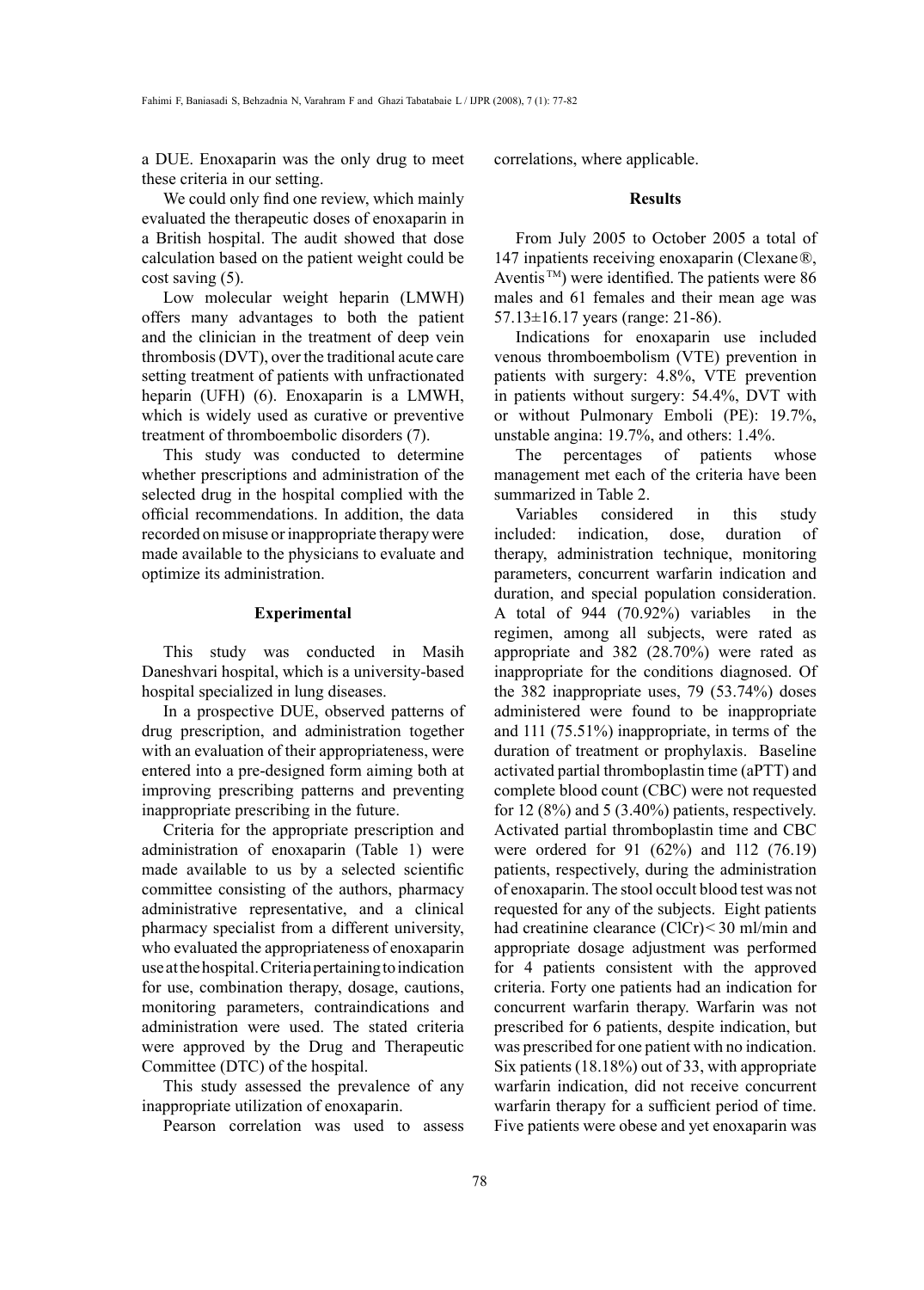**Table 1.** Criteria for the appropriate prescription and administration of enoxaparin.

### Indian Service

- Prophylanis of the posite themshores or pulsamency maked in pati مروشي والمربب

krisk policite: 40 mg/d, for 7-10 days, starling 12 kmm bullets coupley on icia to la particula  $\blacksquare$  Hz al s

rideral conditatis is to be perfected. ač. h Mathesta sick policets: 20 rag(d, for 7-10 days, steeling 2 house believe angusy and

c Third big replacement theory (ant applicable in our lampital).

nis er pulsmaney nednik in sunlical patients: 40 mg/d, for 6-14 days. - Prophylanis of dany wain through

mis 1 myly 113 or 1.5 nghyll fix an averyo of 10 days. We fix a theory initiation within 72 cont of shap win through . Thursda n should be continued. En a sciolomer of 5 skys , work a theogentic anticorgalent office law home achieved (toget فاستعد International Numerican Busine (DOI)) (14).

- Provotion of cloting in the extract point system dering beamfiely in and homogenfusion in patients with cleanic must failure (act aggliadh is an hagin).<br>- Tuatanat af weddin ray

in or non-Q-wear MI, concurrently with ASA/: 1 regring HD, for 2-8 shops (9).

### **Contraindications**

Uncontrolled action blending, seems hypotensies, homershapic strele, allergy or hypotensiticity to hoperin, push products or to the LMWH, a history of these borptogenic with the specific LMWH, or a position in who ploted aggregation test in the put ma of the gazik: LANK (23).

#### Kick factor for blanding

ngologicky, princ biotrzy of klanding with Ingeries, arterial legentennies, throudoughymeis, cationycley, angury, kistory of<br>conclugis stroke, recent stroke, make-17 kg, foreste=12 kg, and CA2=31 milions (14) . ميست

#### فستناء

Palints with a bistoy of logocie-inhead threshocytoposis (EEC), or uninguing spinal or spideral anothesis, mytic endocentitis,<br>angin blood clutting dimeters, blood dynamics, action gustric or deadered vibrasties, injuries eyn er ma, didatis er komuðugis mingulig, er neves hynlis er með innflisinsy, ant pagsast prints við meskraint **mbm** (14).

#### **Manissing**

Heating PTT and CBC counts are an

Pasiodic complete bland counts (CBCs), including plotshet counts and stand month blood tests are also come dad dening the car of instrument.

verpreis dem set consistently molify activated partial throughostic time (APTT), particumbia time (PT) and throubles clu<br>on (TT); therefore, tenterent cannot be excellent with time took (12, 14). <u> François de</u>

e potimis (1961 = 30) simult start with Engerics (14). These with a Childre, pagent we فاسب mitch to IV loyacin (15-17) or their does should be adjoined in terms of the following cateriac

- Not more than 20 regid for prophylastic decays ranges.

- Not more than  $1$  regularit for tentoment decays ranges (14).

Numing considerations

The SC injection should be alternated buts SC injection should be cheesend between the left and right consistent or protochtand shiberies) will. Puttots should be<br>as and the whole longit of the mode should be intentant workedly into a shiefield betall waves the the ٠ The skin field should not be released until the injection is complete. Do not rub the injection airs after administratio πО.

ordered for all of them. One patient switched to heparin later on. Per investigator oberservation, once for every patient, appropriate needle insertion technique was not performed in 33 (22.4%) cases. Massage at the injection-site was applied in 8 (5.4%) cases (Table 2).

Bleeding occurred in 8 cases (5.44%), 2 with epistaxis, 3 with hemoptisis, one with melena and 2 with an unknown origin. None of the patients with bleeding had renal insufficiency ( $ClCr < 30$ ) ml/min).

Four (50%) patients with bleeding had other risk factors for bleeding. Among them 2 had a history of prior bleeding, one thrombocytopenia and one female weighing less than 45 kg.

Concurrent anti-platelet therapy was performed in 5.1% of the patients.

Using the pearson correlation analysis,a correlation between anti-platelet therapy and bleeding during enoxaparin administration was found. In addition, we found no significant (*p*>0.05) correlation between the use of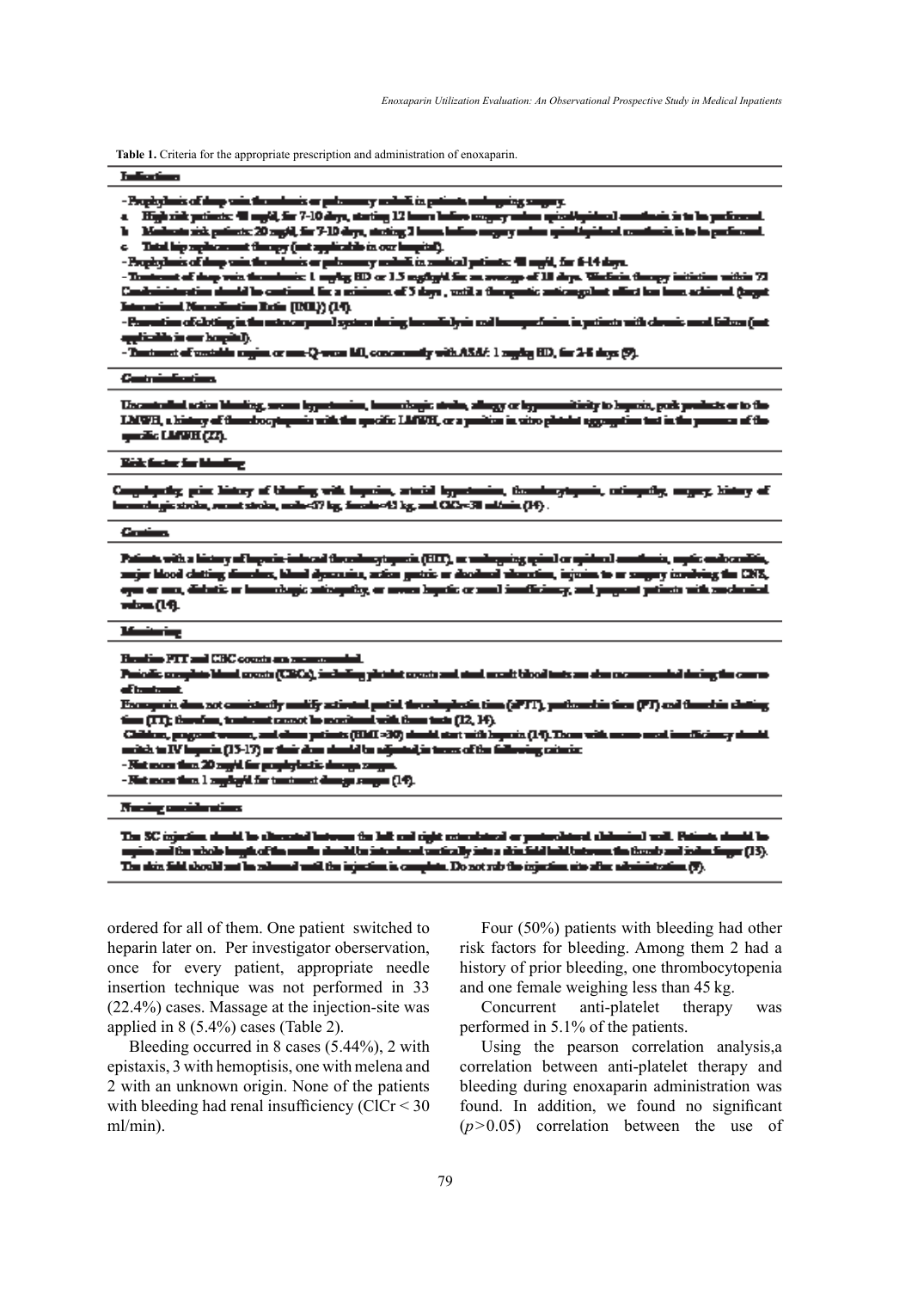| <b><i><u>Mariakhan</u></i></b>                                              | فاشتره فرجعا<br>$\text{modim}(55)$ | منفوعها<br>ولى ستحمد | <b>University</b><br>$\overline{\mathcal{O}}$ |
|-----------------------------------------------------------------------------|------------------------------------|----------------------|-----------------------------------------------|
| <b>Indication</b>                                                           | D (U)                              | L47 (100)            | ০তে                                           |
| $D_{\rm max}$                                                               | 79 (33.79)                         | <b>CCEMM</b>         | 4(1727)                                       |
| <b>Duration</b>                                                             | נובנק ונו                          | BAD.                 | in (Collin)                                   |
| introduce smalls workedly to the size.                                      | 33 (214)                           | Ц1(71)               | o@                                            |
| <b>Expedient-site example</b>                                               | - 99                               | 医骨身                  | ০তে                                           |
| <b>Banding PPF masketing</b>                                                | 12,89                              | 山西                   | o@                                            |
| PTT continuing during through                                               | 知四                                 | 36 (SB)              | ০তে                                           |
| Sandina plotalat monitoring                                                 | 3 (3.40)                           | 147 (N.S.P.)         | o@                                            |
| Platelet americating during through                                         | 35 (21.81)                         | 112 (76.19)          | οm                                            |
| Stand moost bland took dering through                                       | 147 (100)                          | ጭ                    | o@                                            |
| Such hing to IV imports or does adjustment $\vec{x}$<br>City = 30 milionist | 4 (30)                             | 4መ                   | 0M                                            |
| Concessed weekens theory (                                                  | 7 (17.07%                          | 31 (D.行)             | 17.49                                         |
| Duration of concernent markets through !!                                   | 6 (18.18)                          | 36 (78.79)           | 17.43                                         |
| Suitching to IV Imports if lasty scan index<br>(अन्ध्य)=उपा                 | 4 (30)                             | டித                  | ০তে                                           |

\* Based on the criteria approved by DTC.

† A total of eight patients had ClCr<30 ml/min. The percentage is calculated accordingly.

‡ A total of 41 patients had indication for concurrent warfarin therapy.

§ Warfarin was not ordered for 6 patients, despite indication.

¶ A total of 5 patients were obese.

angiotensin converting enzyme inhibitors (ACEIs) and potassium level changes in patients on enoxaparin.

### **Discussion**

Based on the results of this study, inappropriate dosing, administration and prescribing of enoxaparin were not uncommon in our hospital.

Only patients who received enoxaparin were evaluated for the appropriateness of the indication. We did not assess patients with enoxaparin indication, who had not received the drug, and they were excluded from this investigation.

A one-year study in elderly patients, on potentially inappropriate prescribing, showed a total of 28.7% inappropriate doses (8). There were missed opportunities (53.74%) for optimal enoxaparin dosing, which would integrate weight-based dosing and/or dose adjustments in our findings. Jetha found that 16% of the enoxaparin doses required adjustments (5). Duration of therapy was another issue, in which this study looked upon. The length of enoxaparin administration was not in accordance with the defined criteria for 75.51% of the cases.

With regards to the criteria approved in our setting and manufacturer's recommendation, the whole length of the needle should be introduced vertically into a skin fold, in order to inject enoxaparin. Enoxaparin was administered with an improper injection angle, in 22.4% of the cases.

Based on the information provided by the manufacturer of enoxaparin, the frequency of injection-site hematomas with this drug is 10% or greater (9). Most minor bleedings with enoxaparin in the TIMI 11B study were attributed to ecchymosis at the subcutaneous injection site or to a hematoma at the site of a sheath inserted for cardiac catheterization (10). Injection site massage can aggravate these reactions.

PTT test was requested for 91 cases (62%) while platelet monitoring (although recommended) was not performed for 35 cases (23.81%) on enoxaparin.

The need for frequent laboratory tests, i.e.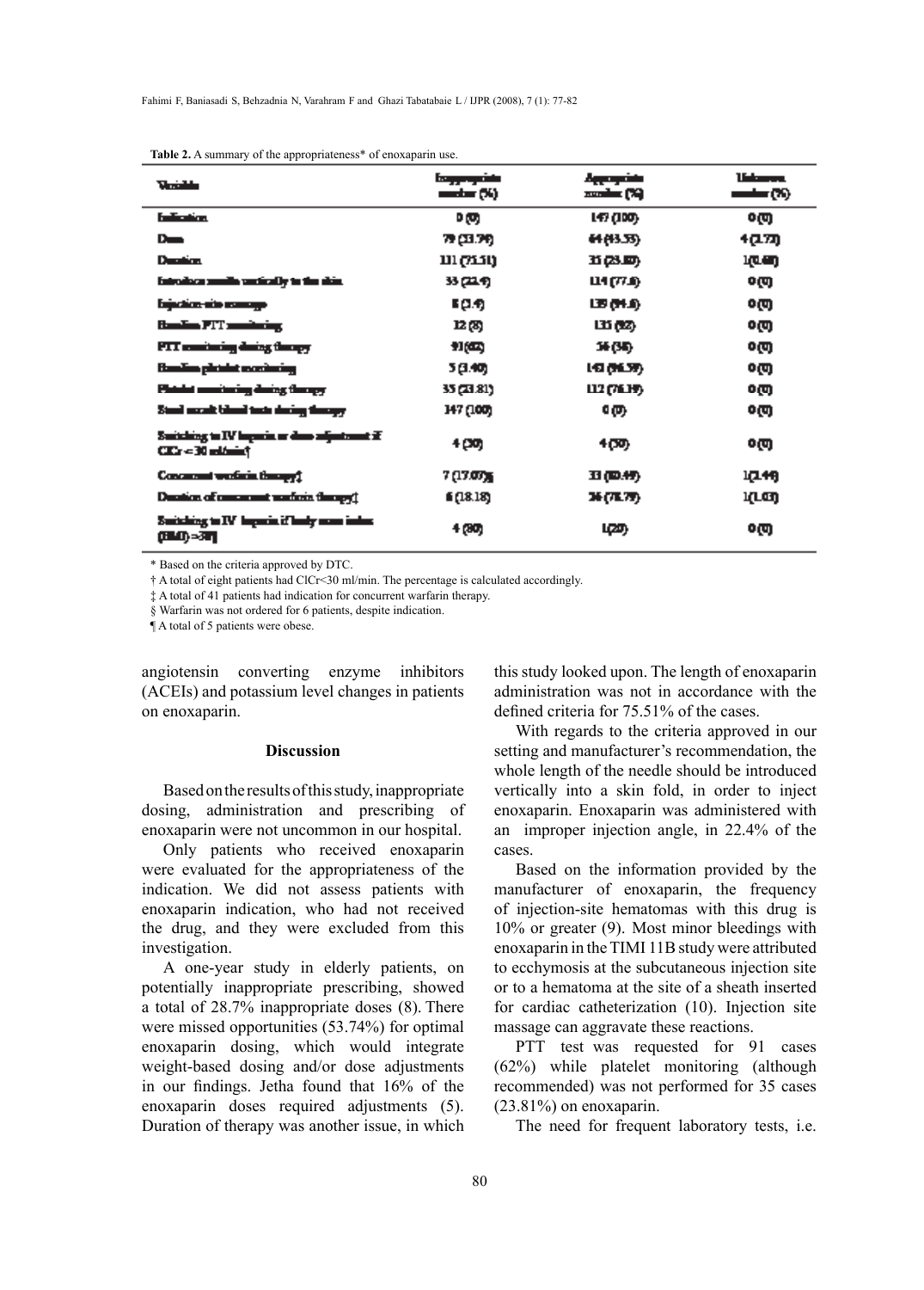activated partial thromboplastin time (aPTT), the time spent on these tests, as well as the staff involved from patient's bedside to laboratory, could result in extra costs and potential complications in patients. According to a pharmacoeconomic evaluation of enoxaparin, the itemized cost for one PTT monitoring per day added 45\$ to the expenses (11).

Close monitoring of platelet counts are recommended during enoxaparin administration (12). Although rare, cases of thrombocytopenia have been reported. Manufacturer recommends discontinuation of therapy if platelets count drops below 100,000/mm.

Stool occult blood tests are recommended during therapy because of the risk of bleeding with heparins (10). None of the study patients were examined for this reason.

Clearance of the anti-factor Xa effect of LMWH is significantly related to CrCl.

All patients with renal impairment treated with low molecular weight heparins should be monitored carefully, using anti-factor Xa levels (12). Monitoring of anti-factor Xa levels was not in need of conduction in our hospital.

Eight patients had ClCr<30 ml/min and dose was adjusted for 4 of them. Exposure to enoxaparin increased with the degree of renal impairment. Thus a dosage adjustment is necessary for patients with severe renal impairment (clcr<30 ml/min). Although dosage adjustment is an accepted option in patients with severe renal impairment (14), alternative drug treatments with unfractionated heparin is recommended, based on the evidence based guidelines (15-17).

There is no consensus for adjusting/correcting the weight-based dosage of LMWH for patients who are morbidly obese. Monitoring of antifactor Xa levels in this special population may be justified (15). Though clinically significant differences between the groups in peak anti-Xa levels or in time to elimination of the drug was not reported (18). One obese patient out of five was switched to heparin, later in the course of therapy.

None of the patients with bleeding had renal insufficiency, in contrary to the result of the reported by Khazan (19), who found bleeding  $(p=0.063)$  to be most frequent when renal impairment was present. A study on 208 patients receiving enoxaparin revealed risk factors with an increased risk for minor or major bleeding. These were increased age, coadministration of nonsteroidal anti-inflammatory drugs or antiplatelet drug therapy, and the number of enoxaparin doses administered (20).

In another study, potassium levels were found to increase on the third day of treatment with enoxaparin. (21). However, we did not see any increase in potassium levels.

Based on the pre-study calculations, it was found that enoxaparin accounted for the highest cost and volume in our hospital.

Some limitations existed in our study, which should be addressed. Among them was the fact that although this study was designed as a prospective evaluation, there still may had been data which were extracted by chart review, and hence poor documentation of relevant data could have influenced the validity of the results.

This type of review can alert the physicians of the need for changes in medications' prescribing patterns and monitoring, or the need for dosage adjustments in different indications, special populations, etc. This is mainly useful when a specific prescription is compared with some form of best practice or guideline. The key physician(s) must then be alerted so that educational programs and protocols can be implemented (17).

In conclusion, holding educational programs and implementation of protocols, especially for more expensive and frequently used medications, may be needed in the teaching hospitals to control prescribing patterns.

# **Acknowledgements**

The collaboration of experts of the scientific committee for the preparation of criteria for enoxaparin usage is highly acknowledged. The assistance of Rocsanna Namdar, Pharm D, BCPS and Soha Namazi, Pharm D, BCPS is highly appreciated.

This study was funded by TB and Lung Disease Research Center, NRITLD, Masih Daneshvari Hospital, Shahid Beheshti University, M.C., Tehran, Iran.